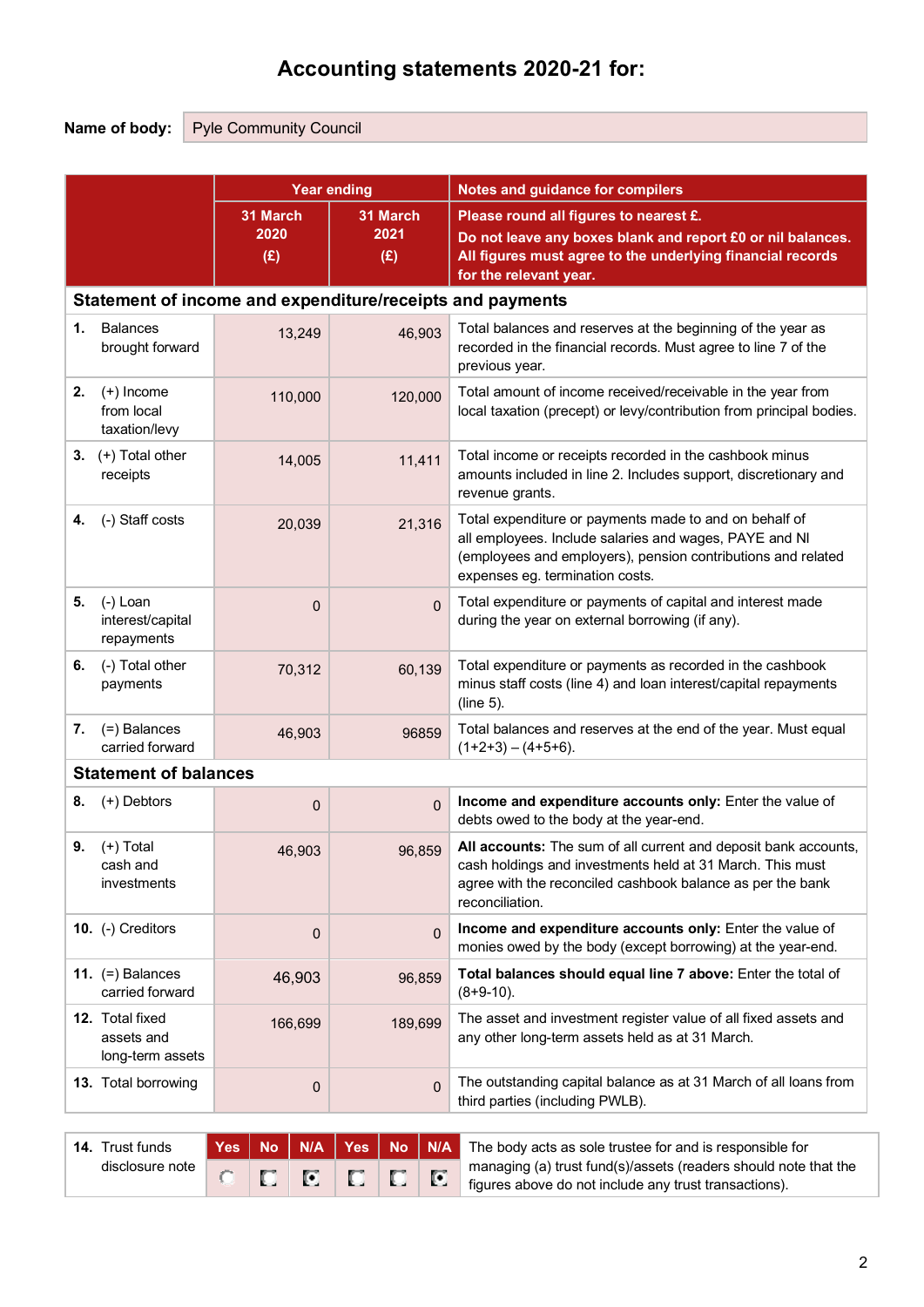# **Annual Governance Statement (Part 1)**

We acknowledge as the members of the Council/Board/Committee, our responsibility for ensuring that there is a sound system of internal control, including the preparation of the accounting statements. We confirm, to the best of our knowledge and belief, with respect to the accounting statements for the year ended 31 March 2021, that:

|                                                                                                                                                                                                                                                                                                                                 |            | Agreed?          | 'YES' means that the                                                                                                                                                      | <b>PG Ref</b> |
|---------------------------------------------------------------------------------------------------------------------------------------------------------------------------------------------------------------------------------------------------------------------------------------------------------------------------------|------------|------------------|---------------------------------------------------------------------------------------------------------------------------------------------------------------------------|---------------|
|                                                                                                                                                                                                                                                                                                                                 | <b>Yes</b> | $No^*$           | <b>Council/Board/Committee:</b>                                                                                                                                           |               |
| 1. We have put in place arrangements for:<br>effective financial management during the year;<br>and<br>the preparation and approval of the accounting<br>statements.                                                                                                                                                            | $\bullet$  | о                | Properly sets its budget and<br>manages its money and prepares<br>and approves its accounting<br>statements as prescribed by law.                                         | 6, 12         |
| 2. We have maintained an adequate system of internal<br>control, including measures designed to prevent<br>and detect fraud and corruption, and reviewed its<br>effectiveness.                                                                                                                                                  | C          | П                | Made proper arrangements<br>and accepted responsibility for<br>safeguarding the public money<br>and resources in its charge.                                              | 6, 7          |
| 3. We have taken all reasonable steps to assure<br>ourselves that there are no matters of actual or<br>potential non-compliance with laws, regulations and<br>codes of practice that could have a significant<br>financial effect on the ability of the Council/Board/<br>Committee to conduct its business or on its finances. | C          | О                | Has only done things that it has<br>the legal power to do and has<br>conformed to codes of practice and<br>standards in the way it has done so.                           | 6             |
| 4. We have provided proper opportunity for the<br>exercise of electors' rights in accordance with the<br>requirements of the Accounts and Audit (Wales)<br>Regulations 2014.                                                                                                                                                    | C          | П                | Has given all persons interested<br>the opportunity to inspect the body's<br>accounts as set out in the notice of<br>audit.                                               | 6, 23         |
| 5. We have carried out an assessment of the risks<br>facing the Council/Board/Committee and taken<br>appropriate steps to manage those risks, including<br>the introduction of internal controls and/or external<br>insurance cover where required.                                                                             | C          | П                | Considered the financial and other<br>risks it faces in the operation of<br>the body and has dealt with them<br>properly.                                                 | 6, 9          |
| 6. We have maintained an adequate and effective<br>system of internal audit of the accounting records<br>and control systems throughout the year and have<br>received a report from the internal auditor.                                                                                                                       | $\sigma$   | О                | Arranged for a competent person,<br>independent of the financial controls<br>and procedures, to give an objective<br>view on whether these meet the<br>needs of the body. | 6, 8          |
| 7. We have considered whether any litigation,<br>liabilities or commitments, events or transactions,<br>occurring either during or after the year-end, have a<br>financial impact on the Council/Board/Committee<br>and, where appropriate, have included them on the<br>accounting statements.                                 | C          | П                | Disclosed everything it should have<br>about its business during the year<br>including events taking place after<br>the year-end if relevant.                             | 6             |
| 8. We have taken appropriate action on all matters<br>raised in previous reports from internal and external<br>audit.                                                                                                                                                                                                           | C          | о                | Considered and taken<br>appropriate action to address<br>issues/weaknesses brought to its<br>attention by both the internal and<br>external auditors.                     | 6, 8, 23      |
| 9. Trust funds $-$ in our capacity as trustee, we have:                                                                                                                                                                                                                                                                         | <b>Yes</b> | N/A<br><b>No</b> | Has met all of its responsibilities                                                                                                                                       | 3, 6          |

• discharged our responsibility in relation to the accountability for the fund(s) including financial reporting and, if required, independent examination or audit.

| N/A | Has met all of its responsibilities                                | 3.6 |  |
|-----|--------------------------------------------------------------------|-----|--|
| G   | where it is a sole managing trustee<br>of a local trust or trusts. |     |  |

\* Please provide explanations to the external auditor on a separate sheet for each 'no' response given; and describe what action is being taken to address the weaknesses identified.

 $\Box$ 

 $\Box$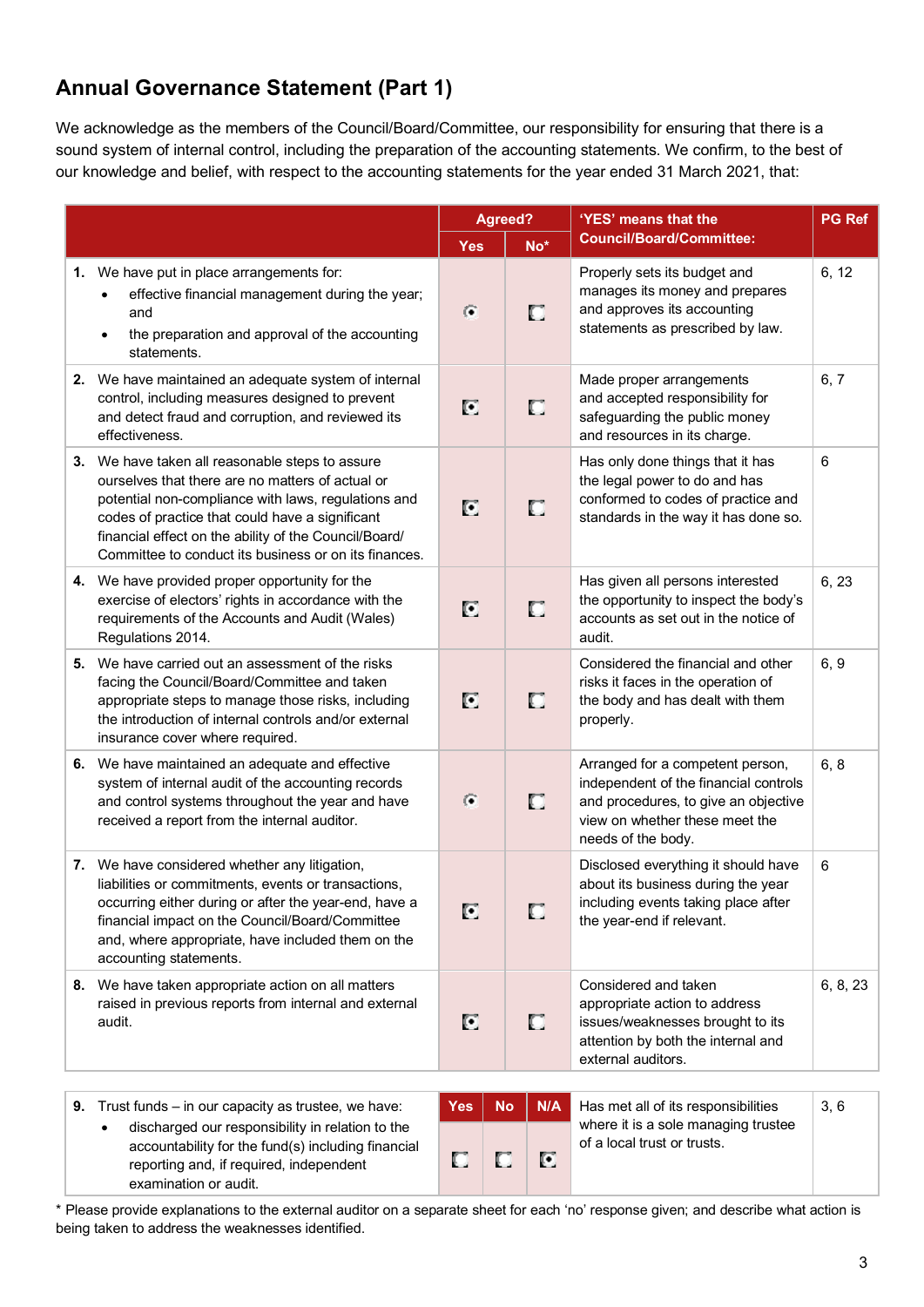# **Additional disclosure notes\***

|    | The following information is provided to assist the reader to understand the accounting statement and/or the Annual<br><b>Governance Statement</b>                                                                                                                                                                                                                                                                                                                                                                                                                                                                                                                                                                                                                                                                                                                                         |
|----|--------------------------------------------------------------------------------------------------------------------------------------------------------------------------------------------------------------------------------------------------------------------------------------------------------------------------------------------------------------------------------------------------------------------------------------------------------------------------------------------------------------------------------------------------------------------------------------------------------------------------------------------------------------------------------------------------------------------------------------------------------------------------------------------------------------------------------------------------------------------------------------------|
|    | 1. Expenditure under S137 Local Government Act 1972 and S2 Local Government Act 2000<br>Section 137(1) of the 1972 Act permits the Council to spend on activities for which it has no other specific powers if the<br>Council considers that the expenditure is in the interests of, and will bring direct benefit to, the area or any part of it, or all or<br>some of its inhabitants, providing that the benefit is commensurate with the expenditure. Section 137(3) also permits the<br>Council to incur expenditure for certain charitable and other purposes. The maximum expenditure that can be incurred under<br>both section 137(1) and (3) for the financial year 2020-21 was £8.32 per elector.<br>In 2020-21, the Council made payments totalling £__1,200____________under section 137. These payments are included<br>within 'Other payments' in the Accounting Statement. |
| 2. |                                                                                                                                                                                                                                                                                                                                                                                                                                                                                                                                                                                                                                                                                                                                                                                                                                                                                            |
| 3. |                                                                                                                                                                                                                                                                                                                                                                                                                                                                                                                                                                                                                                                                                                                                                                                                                                                                                            |

\* Include here any additional disclosures the Council considers necessary to aid the reader's understanding of the accounting statement and/or the annual governance statement.

### **Council/Board/Committee approval and certification**

The Council/Committee is responsible for the preparation of the accounting statements and the annual governance statement in accordance with the requirements of the Public Audit (Wales) Act 2004 (the Act) and the Accounts and Audit (Wales) Regulations 2014.

| <b>Certification by the RFO</b>                                                                                                          | Approval by the Council/Board/Committee<br>I confirm that these accounting statements and<br>Annual Governance Statement were approved by the<br>Council/Board/Committee under minute reference: |  |  |
|------------------------------------------------------------------------------------------------------------------------------------------|--------------------------------------------------------------------------------------------------------------------------------------------------------------------------------------------------|--|--|
| I certify that the accounting statements contained in this Annual<br>Return presents fairly the financial position of the Council/Board/ |                                                                                                                                                                                                  |  |  |
| Committee, and its income and expenditure, or properly presents                                                                          |                                                                                                                                                                                                  |  |  |
| receipts and payments, as the case may be, for the year ended<br>31 March 2021.                                                          | Minute ref: Item 7, minutes of mtg held on 15.06.21                                                                                                                                              |  |  |
| RFO signature: V V Elons                                                                                                                 | Chair of meeting signature:                                                                                                                                                                      |  |  |
| <b>Name: Dawn V Evans</b>                                                                                                                | <b>Name: Andrew Radmore</b>                                                                                                                                                                      |  |  |
| <b>Date:</b> 16.05.2021                                                                                                                  | <b>Date: 15.06.2021</b>                                                                                                                                                                          |  |  |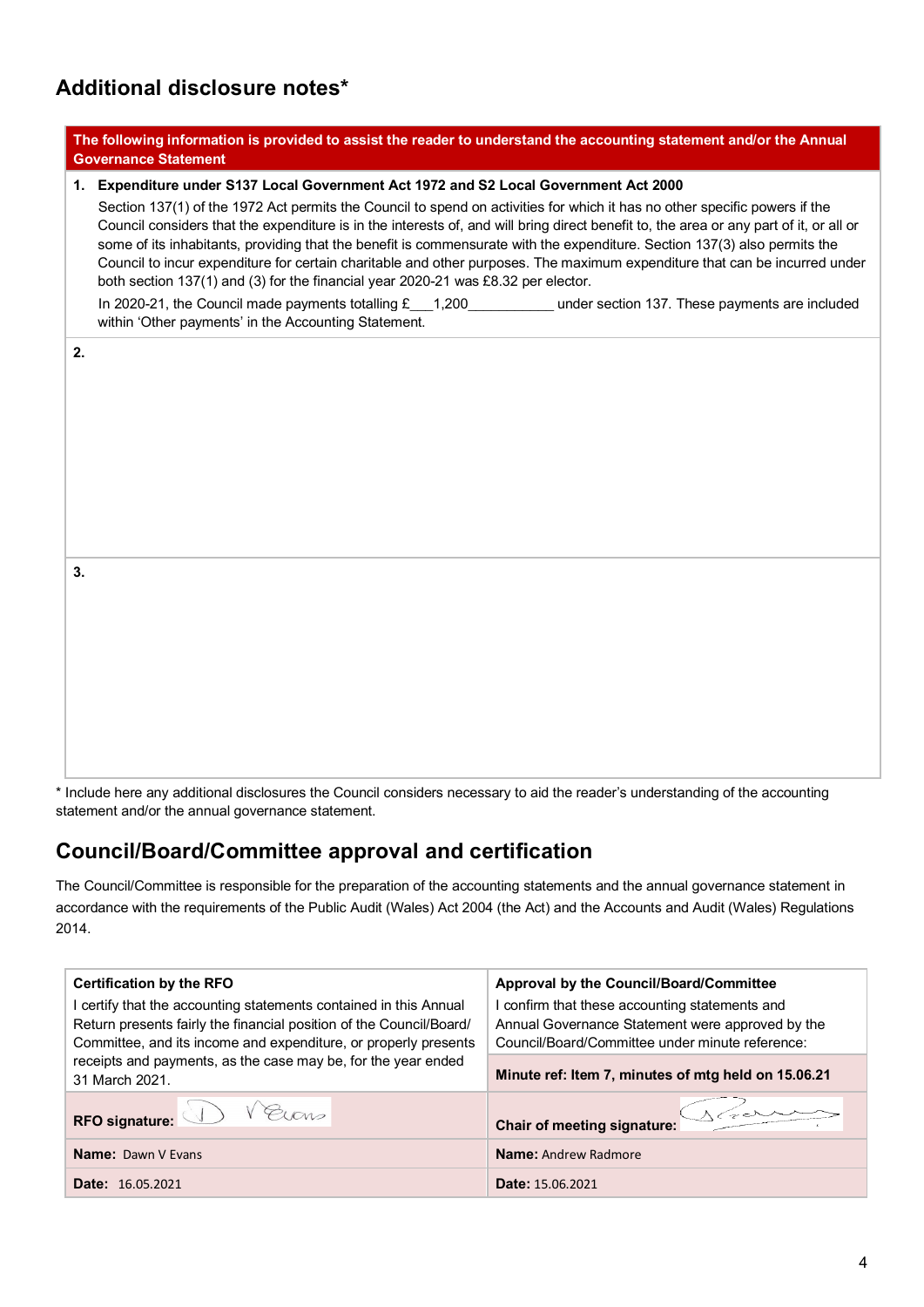## **Auditor General for Wales' Audit Certificate and report**

I report in respect of my audit of the accounts under section 13 of the Act, whether any matters that come to my attention give cause for concern that relevant legislation and regulatory requirements have not been met. My audit has been conducted in accordance with guidance issued by the Auditor General for Wales.

I certify that I have completed the audit of the Annual Return for the year ended 31 March 2021 of:

Pyle Community Council

### **Auditor General's report**

#### **Audit opinion - Unqualified**

On the basis of my review, in my opinion no matters have come to my attention giving cause for concern that in any material respect, the information reported in this Annual Return:

- has not been prepared in accordance with proper practices;
- that relevant legislation and regulatory requirements have not been met;
- is not consistent with the Council's/Committee's governance arrangements; and
- that the Council/Committee does not have proper arrangements in place to secure economy, efficiency and effectiveness in its use of resources.

### **Other matters arising and recommendations**

#### **Carried forward balances**

The balances carried forward as at 31` March 2021 total £96,859 compared to £46,903 as at 31 March 2020, an increase of £49,956 in one year. This equates to 41.6% of the 2020-21 precept. The Council should ensure that these monies are applied for the purposes they were raised for at the earliest opportunity.

There are no further matters I wish to draw to the Council's attention.

| <u>Ibryde trans</u>                                | Date: 22/06/2022 |
|----------------------------------------------------|------------------|
| Deryck Evans, Audit Manager, Audit Wales           |                  |
| For and on behalf of the Auditor General for Wales |                  |

**\*** Delete as appropriate.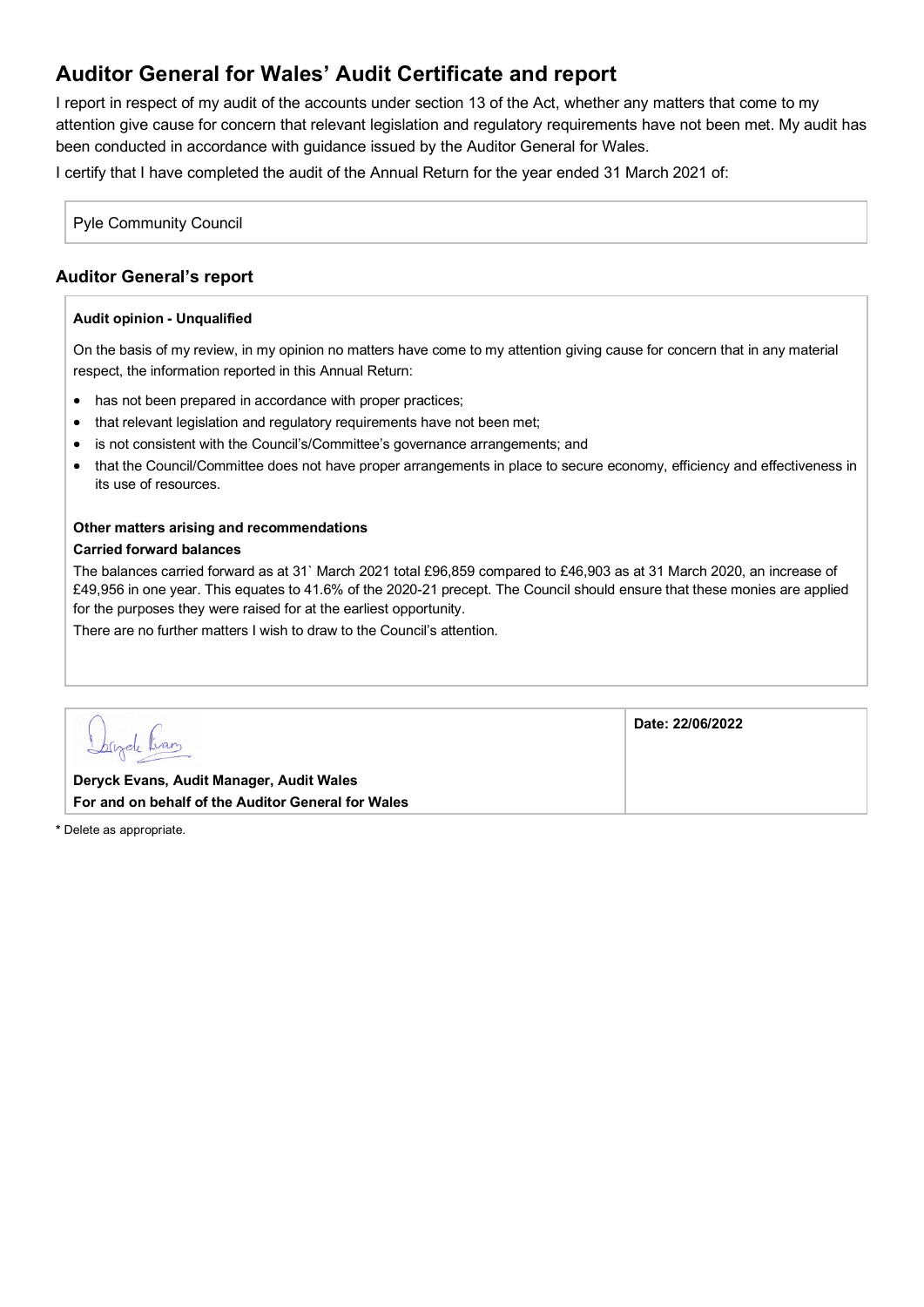### **Annual internal audit report to:**

#### **Name of body:** Pyle Community Council

The Council/Board/Committee's internal audit, acting independently and on the basis of an assessment of risk, has included carrying out a selective assessment of compliance with relevant procedures and controls expected to be in operation during the financial year ending 31 March 2021.

The internal audit has been carried out in accordance with the Council/Board/Committee's needs and planned coverage. On the basis of the findings in the areas examined, the internal audit conclusions are summarised in this table. Set out below are the objectives of internal control and the internal audit conclusions on whether, in all significant respects, the following control objectives were being achieved throughout the financial year to a standard adequate to meet the needs of the Council/Board/Committee.

|  |                                                                                                                                                                                                        |                  |       | Agreed? |                         | Outline of work undertaken as part of                                                          |
|--|--------------------------------------------------------------------------------------------------------------------------------------------------------------------------------------------------------|------------------|-------|---------|-------------------------|------------------------------------------------------------------------------------------------|
|  |                                                                                                                                                                                                        | <b>Yes</b>       | $No*$ | N/A     | <b>Not</b><br>covered** | the internal audit (NB not required if<br>detailed internal audit report presented<br>to body) |
|  | 1. Appropriate books of account have<br>been properly kept throughout the<br>year.                                                                                                                     | $\overline{[0]}$ | O     | O       | O                       | Books and records agreed to source<br>documents and reconciled                                 |
|  | 2. Financial regulations have been<br>met, payments were supported by<br>invoices, expenditure was approved<br>and VAT was appropriately<br>accounted for.                                             | O                | П     | О       | $\Box$                  | All payments agreed to source docs and<br>bank accounts, vat accounted for<br>appropriately    |
|  | 3. The body assessed the significant<br>risks to achieving its objectives<br>and reviewed the adequacy of<br>arrangements to manage these.                                                             | $\bullet$        | О     | П       | О                       | The budget was reviewed to ensure risks<br>considered                                          |
|  | 4. The annual precept/levy/resource<br>demand requirement resulted from<br>an adequate budgetary process,<br>progress against the budget was<br>regularly monitored, and reserves<br>were appropriate. | O                | П     | О       | O                       | Yes                                                                                            |
|  | 5. Expected income was fully<br>received, based on correct prices,<br>properly recorded and promptly<br>banked, and VAT was appropriately<br>accounted for.                                            | C                | П     | П       | О                       | Agreed to source documents                                                                     |
|  | 6. Petty cash payments were<br>properly supported by receipts,<br>expenditure was approved and<br>VAT appropriately accounted for.                                                                     | $\epsilon$       | П     | $\Box$  | $\Box$                  | Agreed to source documents                                                                     |
|  | 7. Salaries to employees and<br>allowances to members were paid<br>in accordance with minuted<br>approvals, and PAYE and NI<br>requirements were properly applied.                                     | Ø                | П     | О       | O                       | Agreed to source documents                                                                     |
|  | 8. Asset and investment registers<br>were complete, accurate,<br>and properly maintained.                                                                                                              | C                | О     | О       | O                       | Yes                                                                                            |